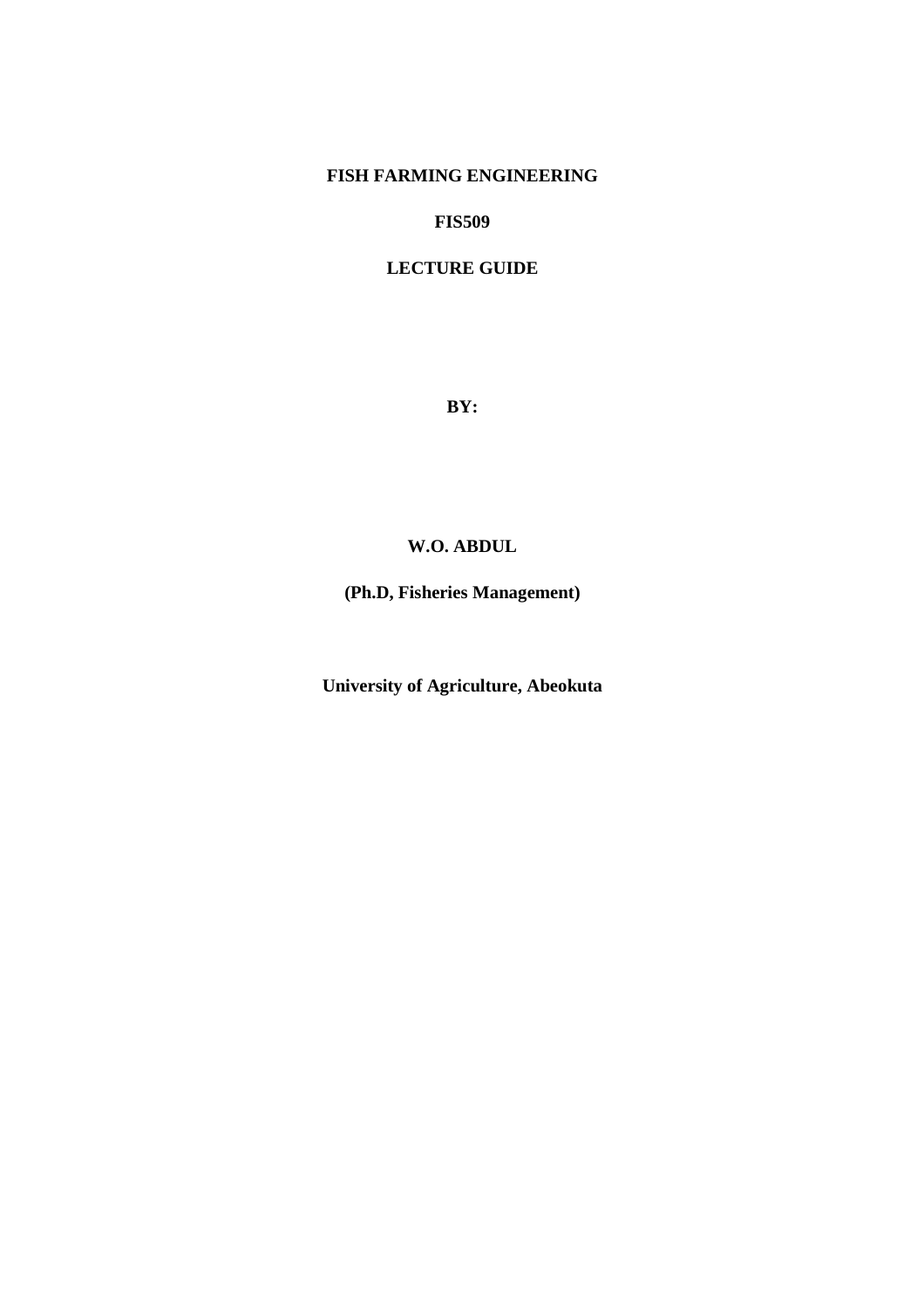#### **FISH FARMING ENGINEERING**

#### **POND CONSTRUCTION**

 A pond is a water enclosure or a confined body of water where fish are raised or reared under a manageable controlled condition. Pond could either be earthen or concrete. Nowadays fish are raised in plastics, fiber-stars and wooden rafts which are either locally fabricated or imported from developed countries. But here, in this course, emphases are laid only on earthen and concrete pond constructions.

#### **TYPE OF PONDS** (Earthen**)**

There are two major types, namely:

- (i). Excavated pond
- (ii). Embankment/ pond

Sometimes, depending on the terrain or topography of the site, there is what we called

excavated- levee pond, barrage pond and contour pond.

During the lecture the distinctions shall be made clear to students diagrammatically

# **Site selection for fish pond construction:**

The failure or success of fish farm enterprise depends on the selection of a good site. The layout and the management of fish farm will largely be influenced by the kind of site selected. The site has the following influences:

- (i). strongly affects the cost of construction
- (ii). amount of fish that can be produced
- (iii). ease of pond management
- (iv). the economics of the enterprise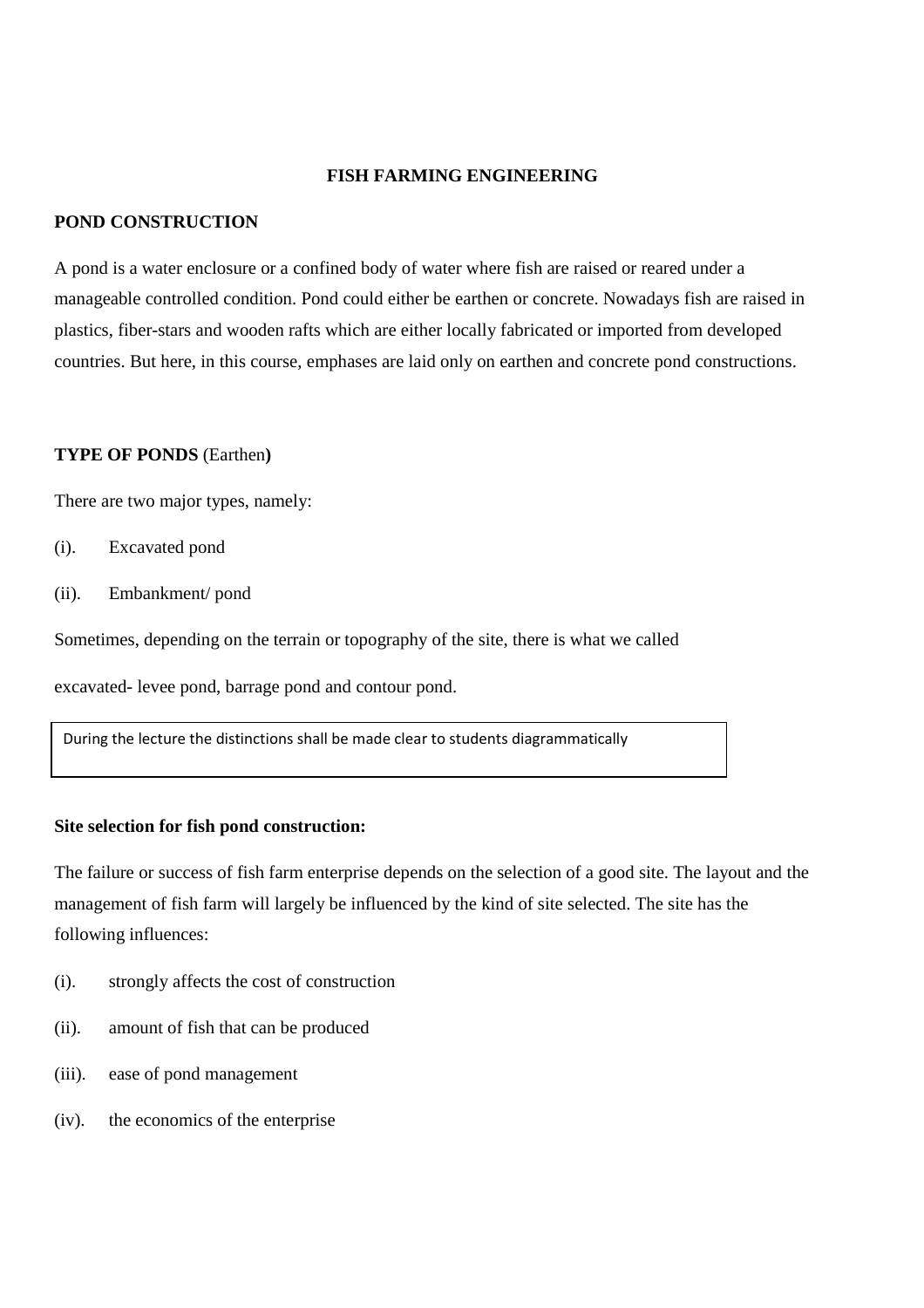## **Decisions prior to site selection:**

- a) Do i have a clear ideal of the type of fish farm I want to construct
- b) Of what production level is my target?
- c) What is the system of culture to be adopted?
- d) Which fish species should be produced?
- e) Is it necessary to produce fingerlings for the farm?
- f) At what stage of fish should you start selling?

Answers to these questions will assist greatly during site selection exercise

# **Factors to consider when selecting site for fish farm construction**

- a) Water quantity, quality, source, activities around it
- b) Nature of soil texture, permeability, retention ability, etc
- c) Topography of the land
- d) Environmental consideration
- e) Accessibility
- f) Vegetations density/cover
- g) Expertise

Other important factors include:

- h) Proximity and size of market
- i) Poaching
- j) Availability of farm inputs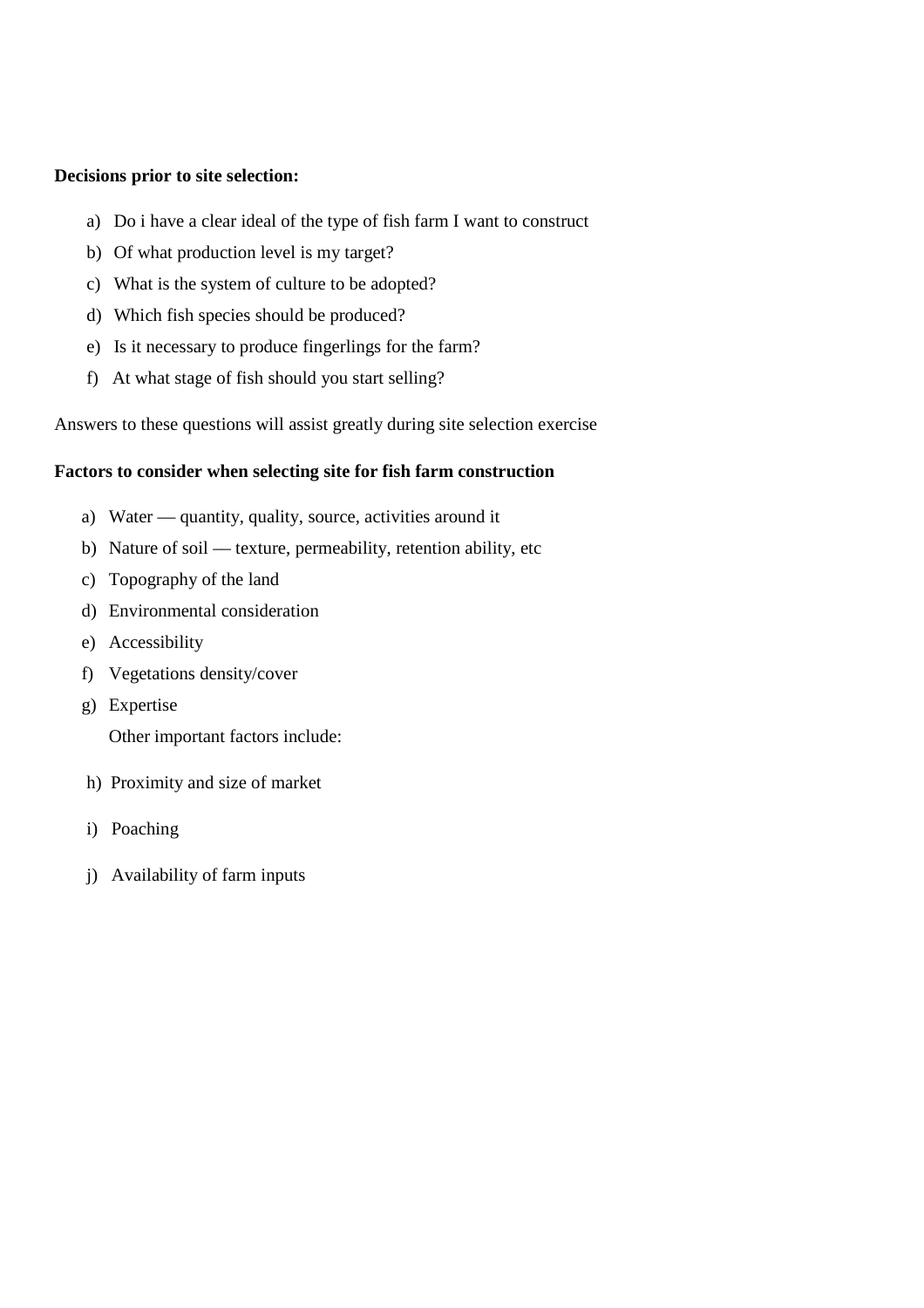

Figure 1: Site selection decision-making cycle

Students are to be given practical exposure with training manual on the necessity of these aforementioned factors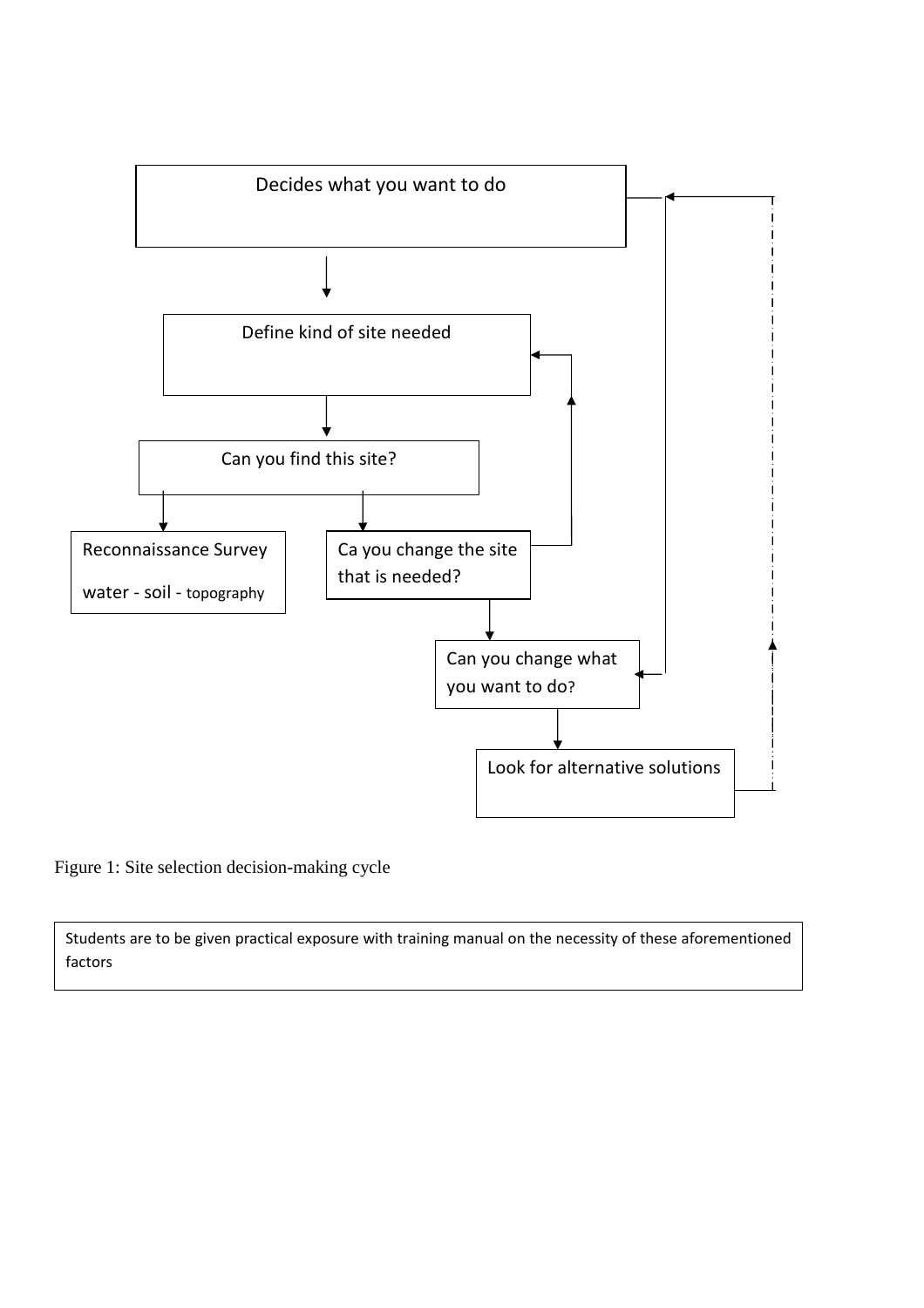## **Detailed planning for fish farm construction**

Once the site has been selected, then initiation of planning begins. There are two main related components of planning in construction. These include:

- a) Organizational planning —decides where, how and which order the farm is to be built.
- b) Physical planning –– decides on layouts, detailed design and earthwork.



Prepare final evaluation of the site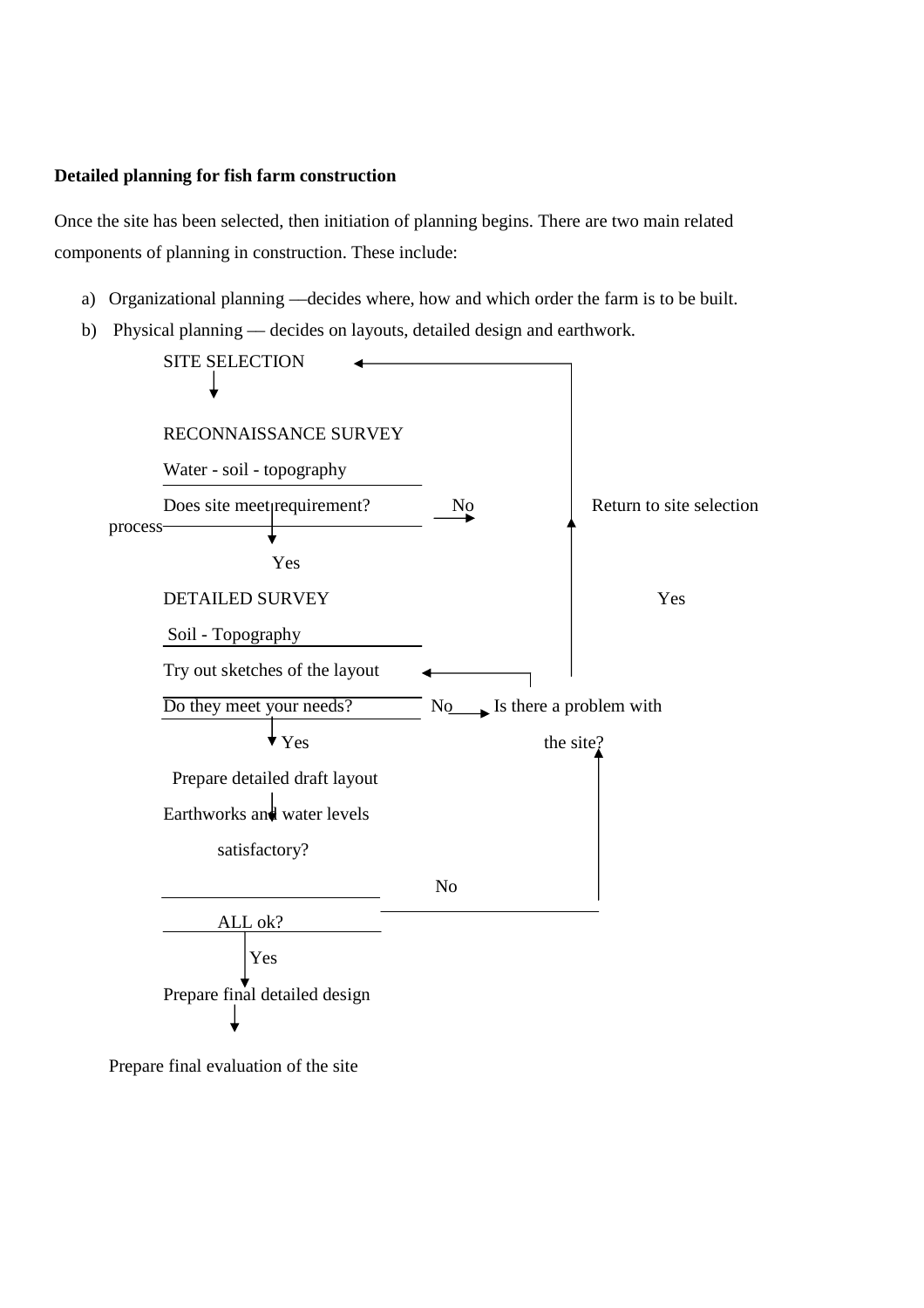Figure 2: Flow - chart on matching the fish farm and its layout to the selected site

Figure 2 is to be used in ensuring proper and appropriate appraisal of the work to be done. Assignment: students are expected to visit any chosen location at COLERM field and carry-out fish farm site selection exercise and prepare a report

1. Time of construction

- 2. who will construct the fish farm ?
- 3. How will the construction be carried -out?

These when critically considered, may lead to further activities such as

- a) Some more detailed plan and drawings
- b) A series of specifications for the contractor
- c) A detailed schedule of activities will be drawn.

## **Steps involved in earthen ponds construction**

The following steps are required:

- Clearing of proposed site
- Setting-out which involves site clearing
- Mark-out the areas inlet and outlet
- Topsoil removal and storage
- Construction of embankment
- Construction of inlet drainage pipes / water control structures
- Construction of screen at both inlet and outlet.

## **Steps involved in block tanks for fish farming**

- Clearing of proposed site
- Settings-out which involves pegging and lining with the rope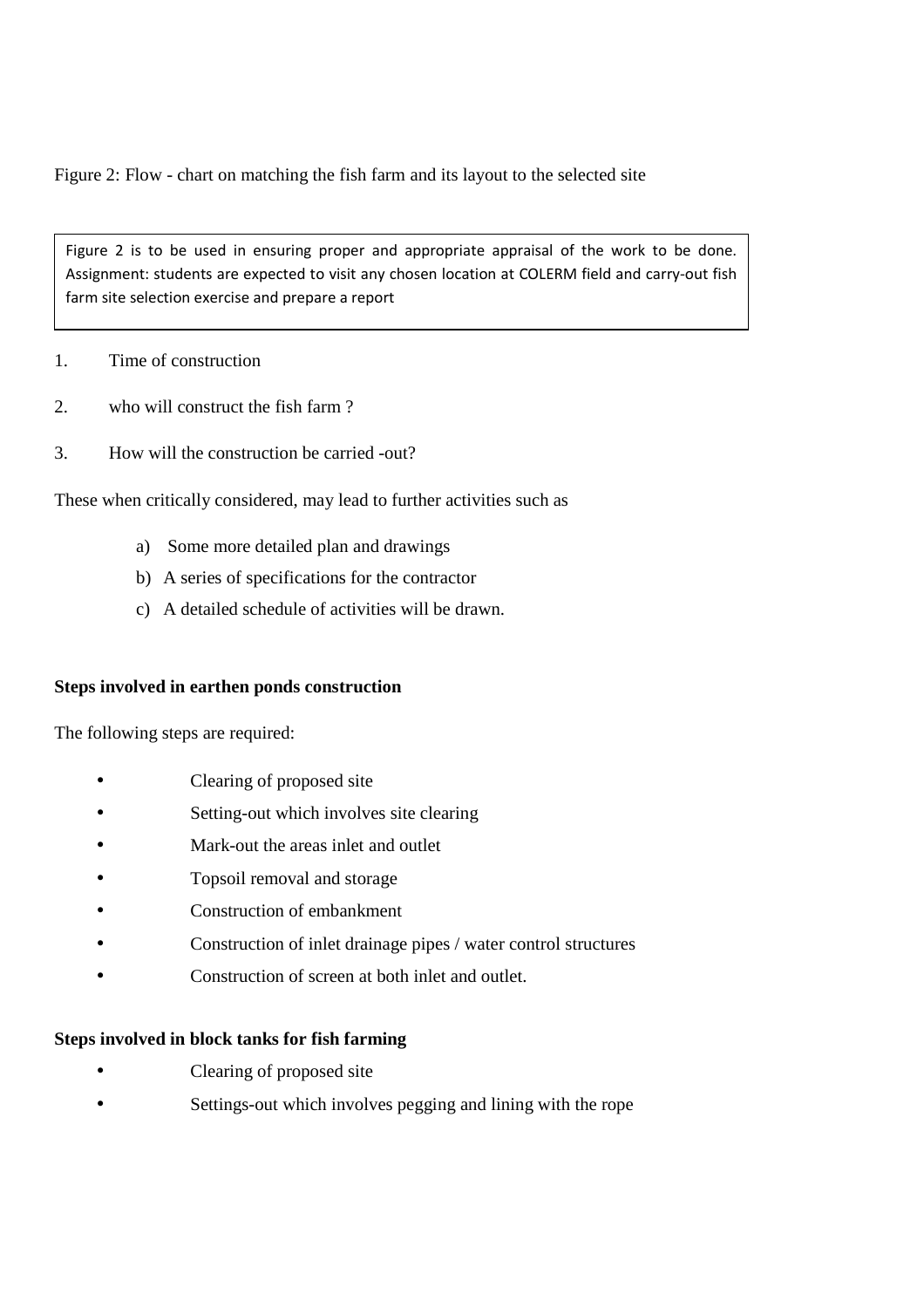- Topsoil stripping to form strong basement
- Surface blinding with concrete mixture (sharp sand, cement, and gravel/ granite at ratio 3:1:6)
- Block laying and stuffing of holes with concrete mixture
- Placement of water inlet and outlet pipes
- Plastering of tanks

#### **Calculating dike and excavation volumes**

Width of the dike base

Base width = crest width + (CH x SD) + (CH x SW)

Where CH (in  $m$ ) = construction height

 $SD = slope$  ratio of dry side

 $SW = slope$  ratio of wet side

While estimating this, use the constructing height as well as the settlement

#### **EXERCISE:**

A 0.04ha pond has to be built in clayey soil with dikes 1.50m high and 1m wide at the top. If  $SD =$ 1.5: 1 and SW = 2:1. Calculate the base width of the dike (Hint : settlement allowance of expanded clay volume is 20%).

## **Solution:**

Design height  $= (100\% - 20\%) = 80\%$  of constructing height

Construction height =  $1.50$ m/ $0.80$  =  $1.88$ m

Dike base width =  $1m + (1.88m x 1.5) + (1.88m x 2) = 7.55m$ 

Note: Design height, DH, is the height dike should have after settling down to safely provide the necessary water depth in the pond = Water depth + Free board.

Construction height, CH, is the height the dike should have when newly built and before any settlement takes place =design height + settlement height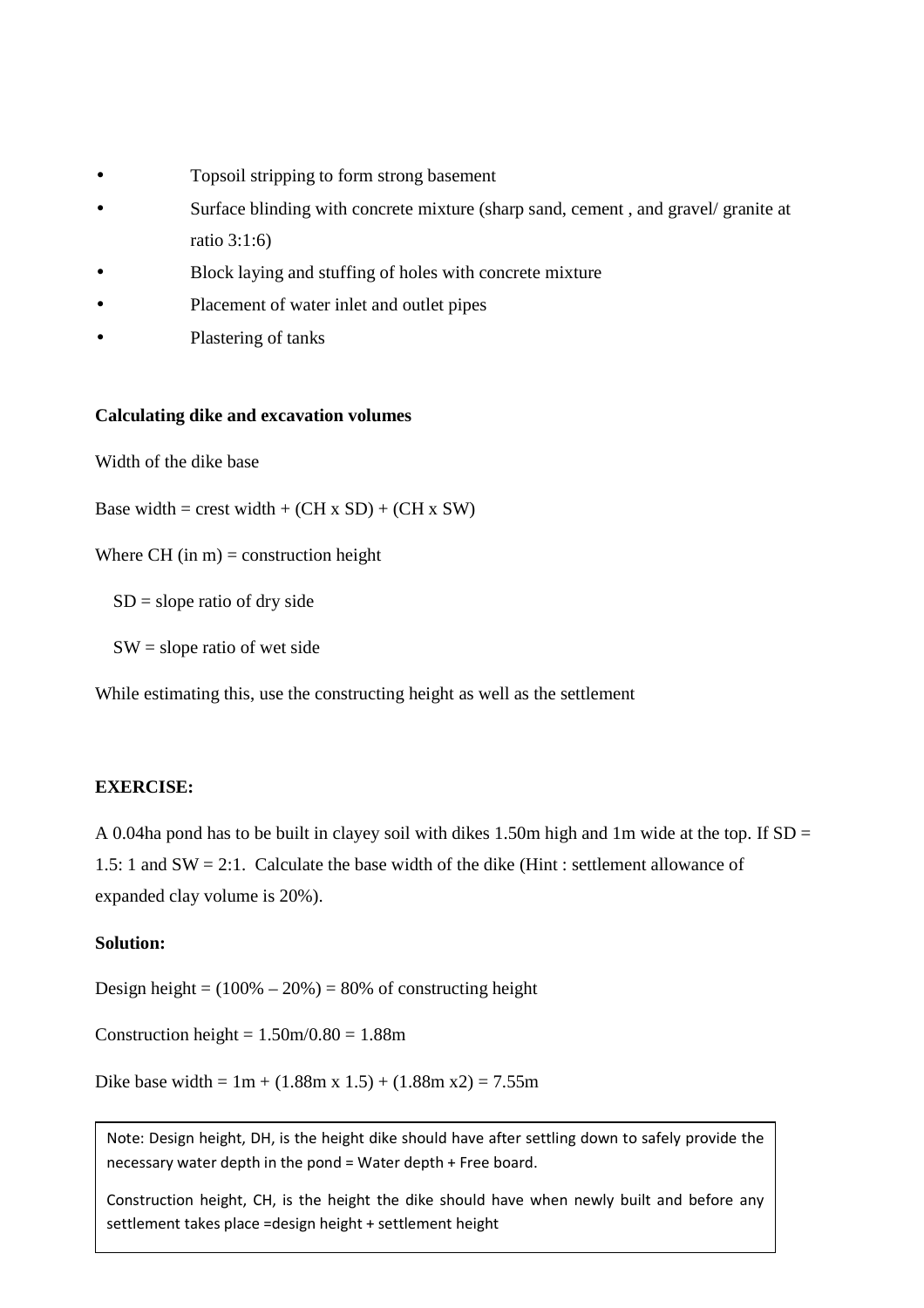#### $CH = DH \div [(100 - SA) \div 100]$

#### **Calculating the cross-section of a dike on horizontal ground**

For the above 0.04-ha pond to be built in clayey soil, calculate the size of the cross-section of the dike as:

- area  $1 = 1$  m x  $1.88$  m =  $1.88 \text{ m}^2$ ;
- area  $2 = (1.5 \times 1.88 \text{ m}) \times$  $(1.88 \text{ m} \div 2) = 2.6508 \text{ m}^2;$
- area  $3 = (2 \times 1.88 \text{ m}) \times$  $(1.88 \text{ m} \div 2) = 3.5344 \text{ m}^2$
- cross-section =  $1.88 \text{ m}^2 +$  $2.6508 \text{ m}^2 + 3.5344 \text{ m}^2$  $=8.0652 \text{ m}^2$ .

# **Calculating the cross-section of a dike on sloping ground**

 The cross-section of a dike *on sloping ground* can be calculated most easily using a scale drawing.

- (a) Draw a horizontal line from D, meeting AE at E'.
- (b) Draw a horizontal line from C, meeting BF at F'.
- (c) Draw a vertical line PO down the centre line of the dike.
- (d) Cross-section = ADE + AEFB + BFC =  $0.5(AE \times DE') + (AB \times PO) + 0.5(BF \times FC)$ .

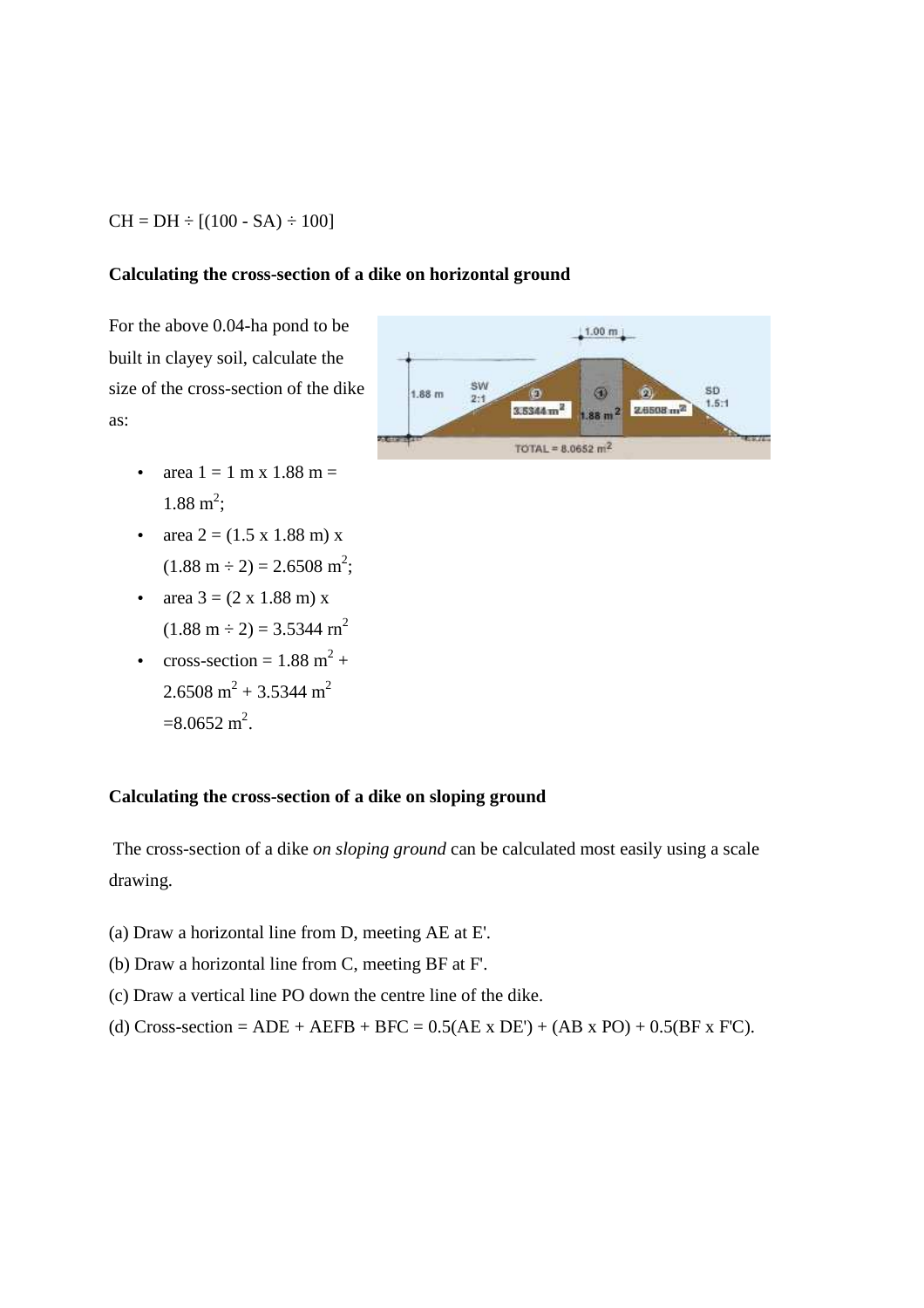*Calculating the cross-section of a dike on sloping ground using a scale drawing*



*Calculating the cross-section of a dike on irregular ground using a scale drawing*



*Calculating the cross-section of a dike on irregular ground using squared paper*



*1 cm = 0.5 m 1 square of 0.5 m x 0.5 m = 0.25 m*<sup>2</sup> *15.2 squares x 0.25 m*<sup>2</sup> = 3.8 m<sup>2</sup>

# **Calculating the volume of dikes on horizontal and regular ground**

 To estimate how much soil will be needed for the construction of a dike, you need to know its volume. The calculation method depends on the site topography and on the type of pond to be built.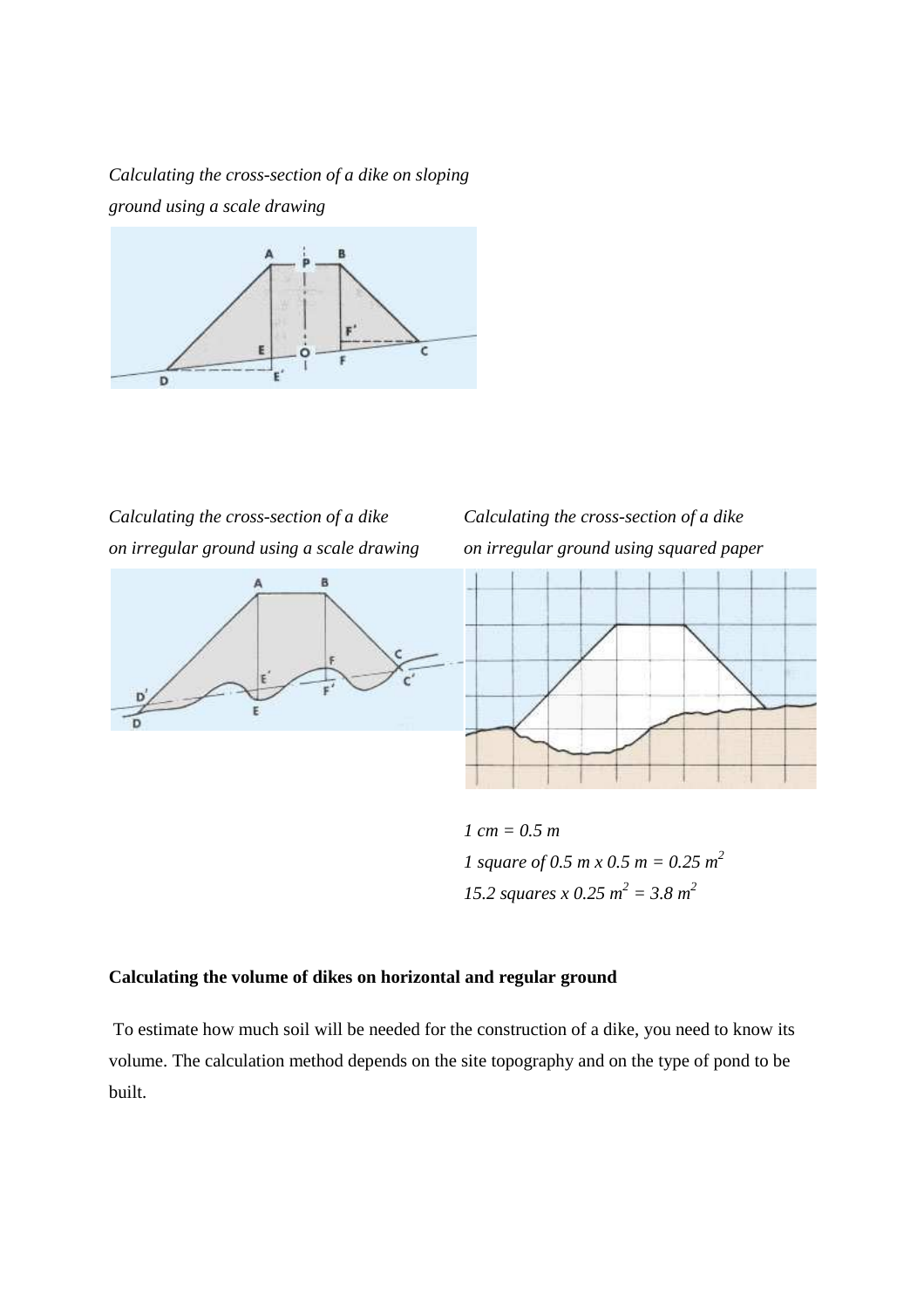If *the topography* of the construction *site is reasonably flat* (less than 0.30 m difference in average site levels) and regular, you can calculate the volume of the dike  $(in m<sup>3</sup>)$  by multiplying the *cross-section of the dike*(in m<sup>2</sup> and halfway along the dike for an average area) *by its length* measured along the centre line (in m).

#### EXAMPLE

Using the figures from the example above, the cross-section of the dike equals  $8.0652 \text{ m}^2$ . If the length of the dike to be built is 20 m x  $4 =$ 80 m, its volume is  $8.0652 \text{ m}^2 \times 80 \text{ m} =$  $653.216 \text{ m}^3$ .



## **Calculating the volume of dikes on sloping or irregular ground**

*If the topography of the site is more steeply* sloping or more irregular, you cannot calculate the volume of the pond dikes just by using one cross-section. There are several possible methods, depending on the type of ground and the accuracy you require.

With a first group of methods you can calculate the dike volumes by using *averages of the dike cross-sections* or you could use the average of the *cross-sections at the corners* of the dike.

#### **EXAMLPE**

A 400-m<sup>2</sup> (20 x 20 m) pond is to be constructed with wall heights of 0.5 m at corner A, 0.3 m at corner B, 1.1 m at corner C and 1.5 m at corner D. Crest width is 1 m and side slope 2:1 on both sides. The cross-section areas at each corner are:

A:  $(1 \text{ m x } 0.5 \text{ m}) + 2 \text{ x } (0.5 \text{ m x } 0.5 \text{ m x } 1 \text{ m}) = 1.5 \text{ m}^2$ , B:  $(1 \text{ m x } 0.3 \text{ m}) + 2 \text{ x } (0.5 \text{ m x } 0.3 \text{ m x } 0.6 \text{ m}) = 0.48 \text{ m}^2$ , C:  $(\text{Im } x \cdot 1.1 \text{ m}) + 2 x (0.5 \text{ m} x \cdot 1.1 \text{ m} x \cdot 2.2 \text{ m}) = 3.52 \text{ m}^2$ ,

D:  $(1 \text{ m x } 1.5 \text{ m}) + 2 \text{ x } (0.5 \text{ m x } 1.5 \text{ m x } 3 \text{ m}) = 6.0 \text{ m}^2$ .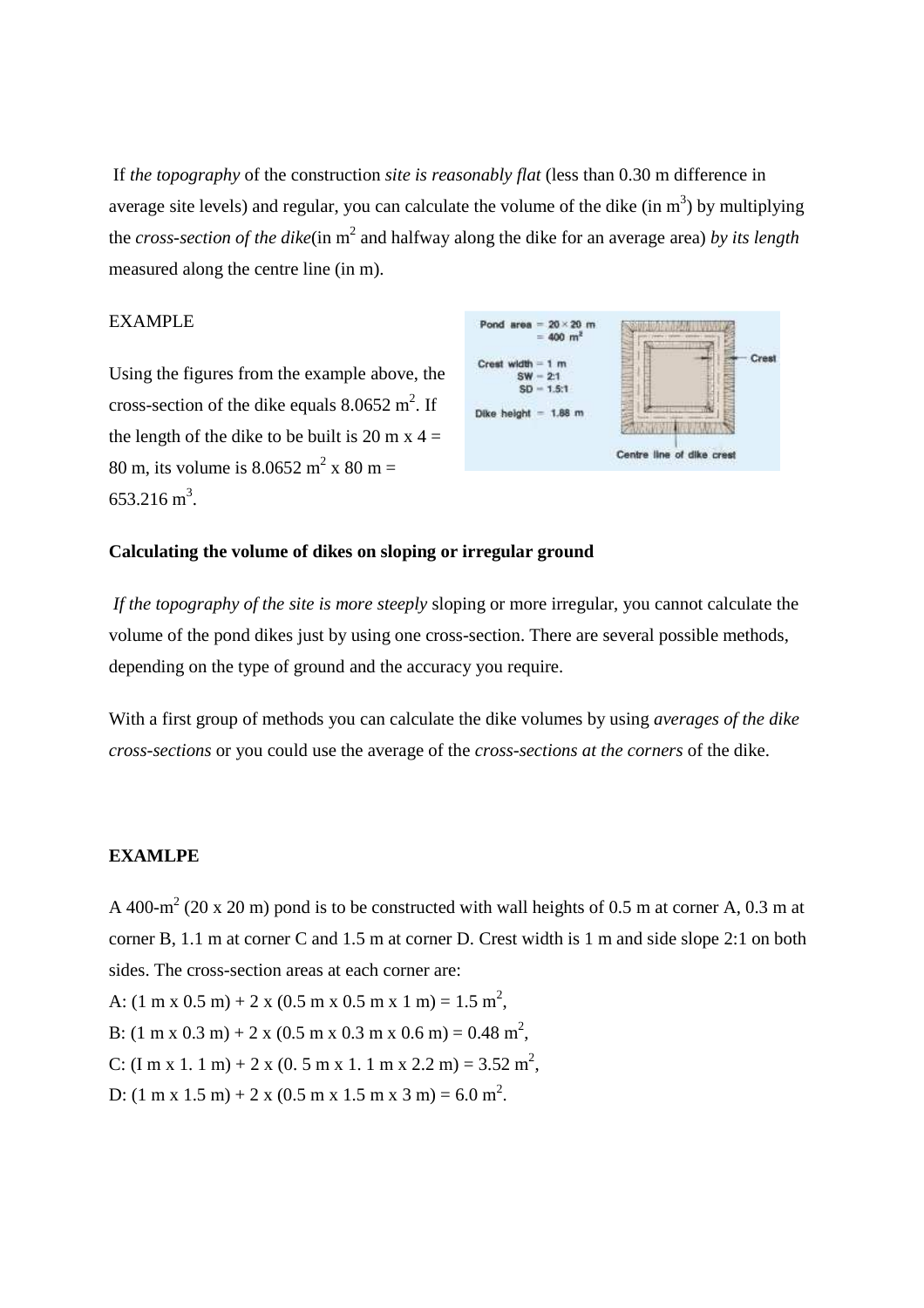Average area for wall  $AB = (1.5 \text{ m}^2 + 0.48 \text{ m}^2) \div 2 = 0.99 \text{ m}^2$  and volume for wall  $AB = 0.99$  m<sup>2</sup> x 20 m = 19.8 m<sup>3</sup>.

Similarly:

- for BC, average area  $= 2 \text{ m}^2$  and volume  $= 40 \text{ m}^3$ ;
- for CD, average area  $= 4.76$  m<sup>2</sup> and volume  $= 95.2$  m<sup>3</sup>;
- for DA, average area =  $3.75 \text{ m}^2$  and volume =  $75 \text{ m}^3$ .

Consequently, total volume of dikes =  $19.8 \text{ m}^3 + 40 \text{ m}^3 + 95.2 \text{ m}^3 + 75 \text{ m}^3 = 230 \text{ m}^3$ .

*Average of areas at corners of dike*



For a more accurate measurement of dike volume on rough ground, you should apply the following formula, known as Simpson's rule, where:  $V = (d \div 3) x [A_1 + A_n + 4(A_2 + A_4 + ... A_n)]$  $_1$ *)* + 2( $A_3$  +  $A_5$  + ...  $A_{n-2}$ )]. Proceed as follows:

(a) Divide the length of the dike into an *odd number n* of cross-sections at equal intervals of *d* metres.

(b) Calculate the area *A* of each cross-section as explained earlier.

(c) Introduce these values into the above formula.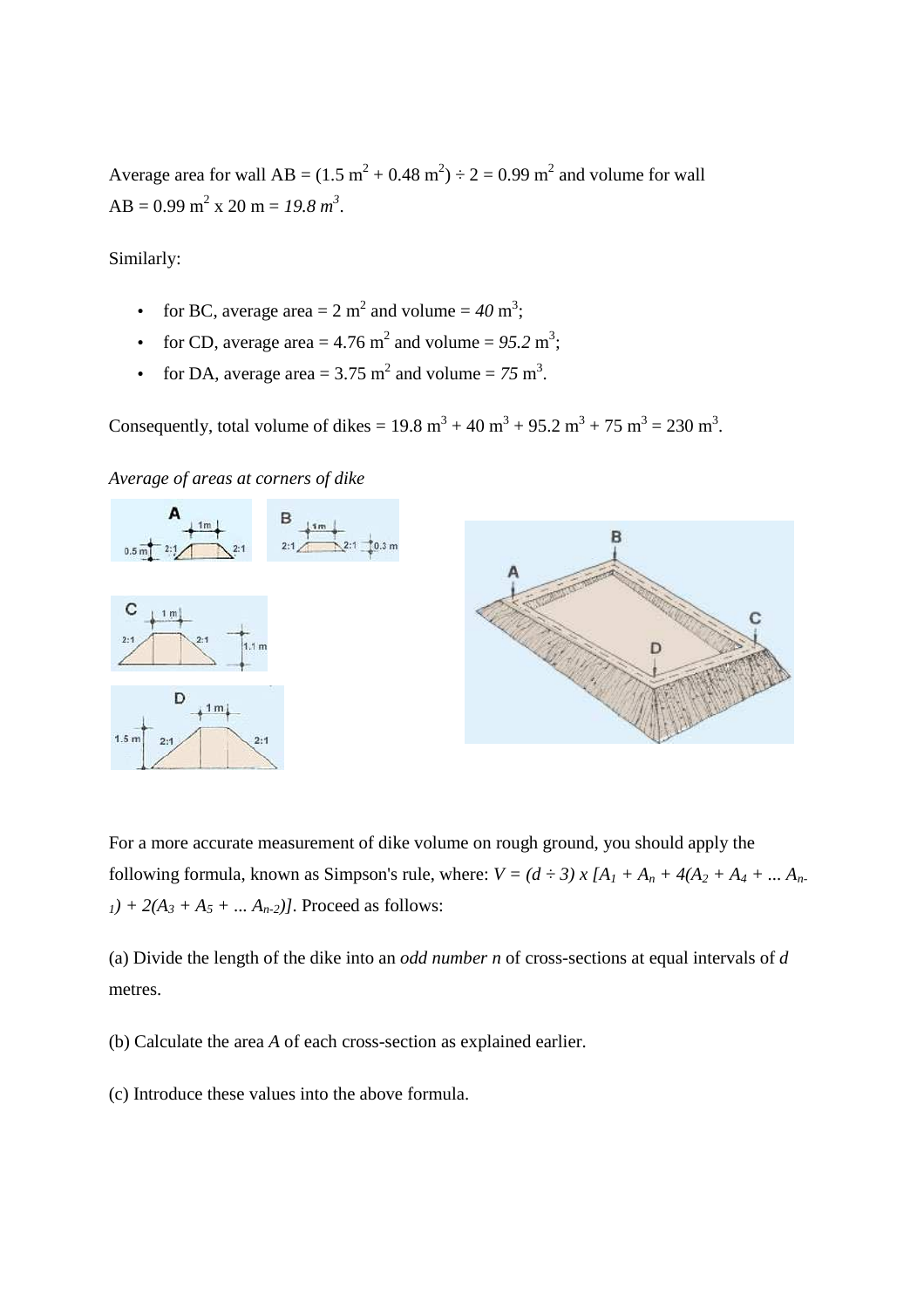The dike is 60 m long.

(a) At intervals  $d = 10$  m, identify seven crosssections  $A_1 \ldots A_7$  and calculate their respective areas to obtain  $A_1 = 10 \text{ m}^2$ ;  $A_2 = 16 \text{ m}^2$ ;  $A_3 =$  $18 \text{ m}^2$ ; A<sub>4</sub> = 11 m<sup>2</sup>; A<sub>5</sub> = 8 m<sup>2</sup>; A<sub>6</sub> = 10 m<sup>2</sup>;  $A_7 = 12 \text{ m}^2$ .



(b) Introduce these values into the Simpson's rule formula:

 $V = (d \div 3)$  [A1 + A7 + 4(A2 + A4 + A6) +2  $(A3 + A5)$ ].

(c) Calculate V =  $(10 \text{ m} \div 3)$  [10 m<sup>2</sup> + 12 m<sup>2</sup> +  $4(16 \text{ m}^2 + 11 \text{ m}^2 + 10 \text{ m}^2 + 2(18 \text{ m}^2 \div 8 \text{ m}^2))$  $= 740 \text{ m}^3$ .

#### **Calculating volumes of excavated material**

You will need to know excavation volumes for:

- topsoil;
- borrow pits, dug near an earth structure to provide the material for its construction;
- excavated ponds, to provide the pond volume required;
- other structures such as harvest pits, supply channels, etc.

You will normally have to remove the topsoil before you reach soil good for construction material. Levels should therefore be taken *from the base of the topsoil* layer. In most cases, the sides of the excavation should be sloped to prevent

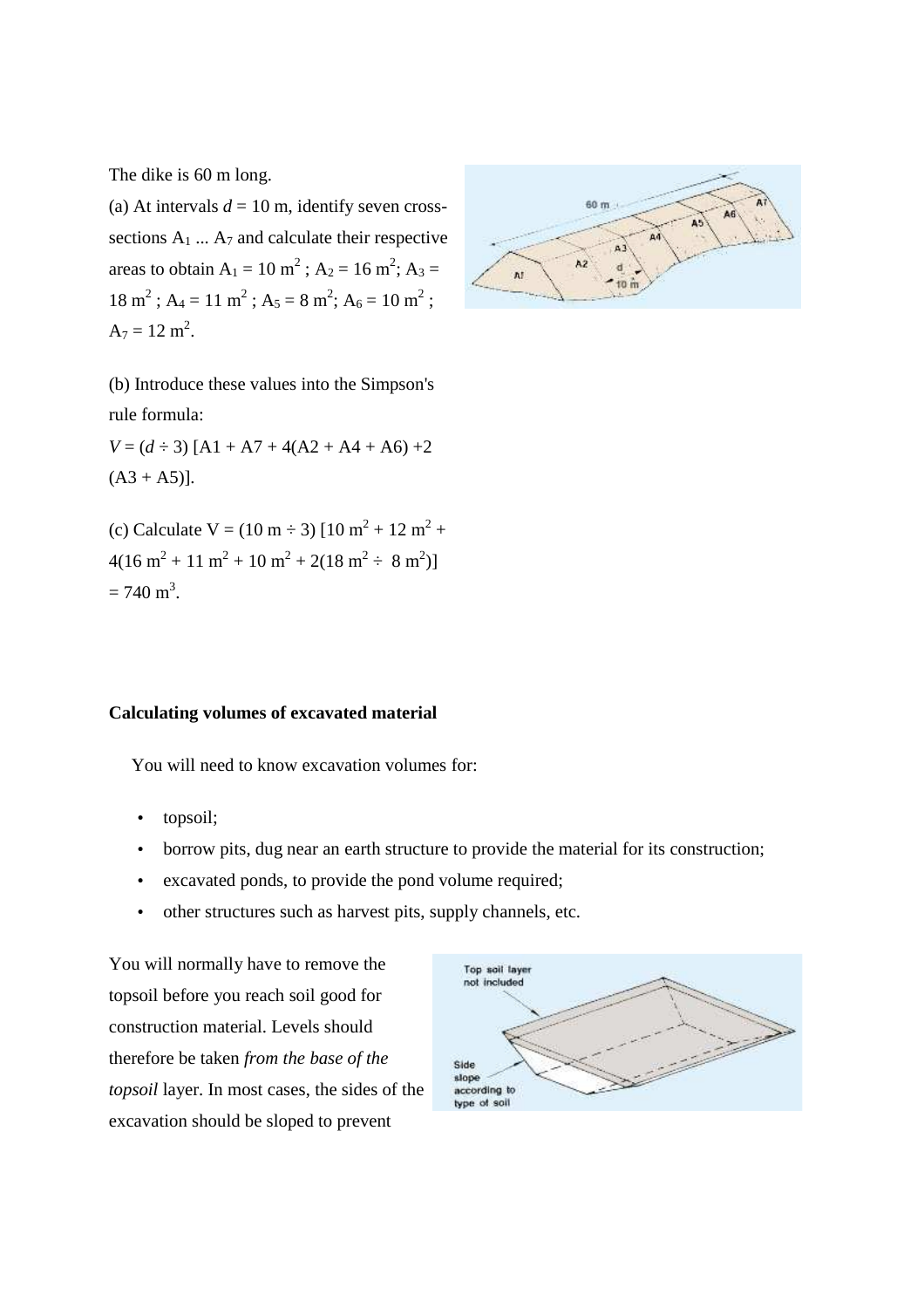them from collapsing. In many cases (ponds, channels, etc.) these will be of specified gradients.

 For reasonably flat, level surfaces, where *excavated width is at least 30 times the depth*, volume of excavation can be estimated as:

> *V = top area x depth of excavation.*



Where the *width is less than 30 times the depth*, you should correct for side slopes as follows:

```
V = \frac{f(t) - f(t)}{f(t)} (top area + bottom area) ÷ 2] x
depth.
```
# **EXAMPLE**

A 400 m<sup>2</sup> (40 x 10 m) area is to be excavated, 1 m deep, with side slopes 2:1. As the width (10 m) is less than 30 times the depth (30 x 1 m), the first method is not accurate (estimated volume would be 400 m<sup>2</sup> x 1 m = 400 m<sup>3</sup>).

Use the second method, where top area  $= 400 \text{ m}^2$  and base area=base length x base width. Base length =  $40 - (2 \times \text{slope} \times \text{depth}) = 40$  $- (2 \times 2 \times 1 \text{ m}) = 36 \text{ m}$ Base width =  $10 - (2 \times \text{slope} \times \text{depth}) = 10 -$ 

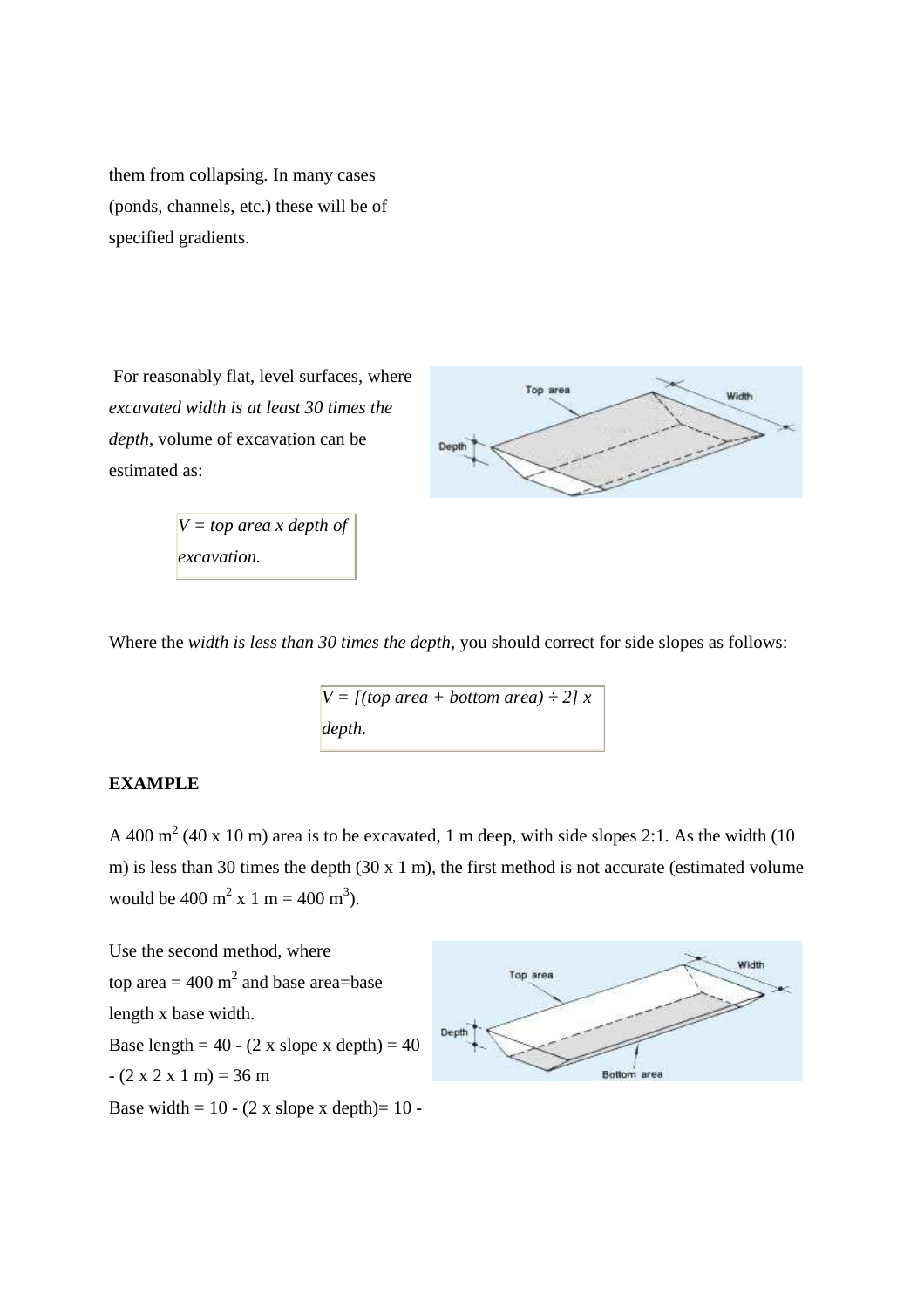$(2 x 2 x 1 m) = 6 m$ Base area =  $36 \text{ m} \times 6 \text{ m} = 216 \text{ m}^2$ Average area =  $(400 \text{ m}^2 + 216 \text{ m}^2) \div 2 =$  $308 \text{ m}^2$ Volume therefore =  $308 \text{ m}^2 \times 1 \text{ m} = 308 \text{ m}^3$ .

Above all, for precision, prismodal formula can be used to calculate the volume of soil excavated from pond area (excluding topsoil area):

#### **V= (A+4B+C)/6 \*D**

Where

 $A = Top$  surface area

 $B = Mid$ -depth surface area

 $C =$ Bottom surface area

 $D =$  Average depth of excavation

# **How to calculate the volume of water in the pond**

You have thus calculated the surface area of the pond and the average water depth of the pond. Now, using the figures you have found, you can calculate the volume of water in the pond by multiplying the surface in square metres  $(m<sup>2</sup>)$  by the average water depth in metres (m) to get the volume of the pond in